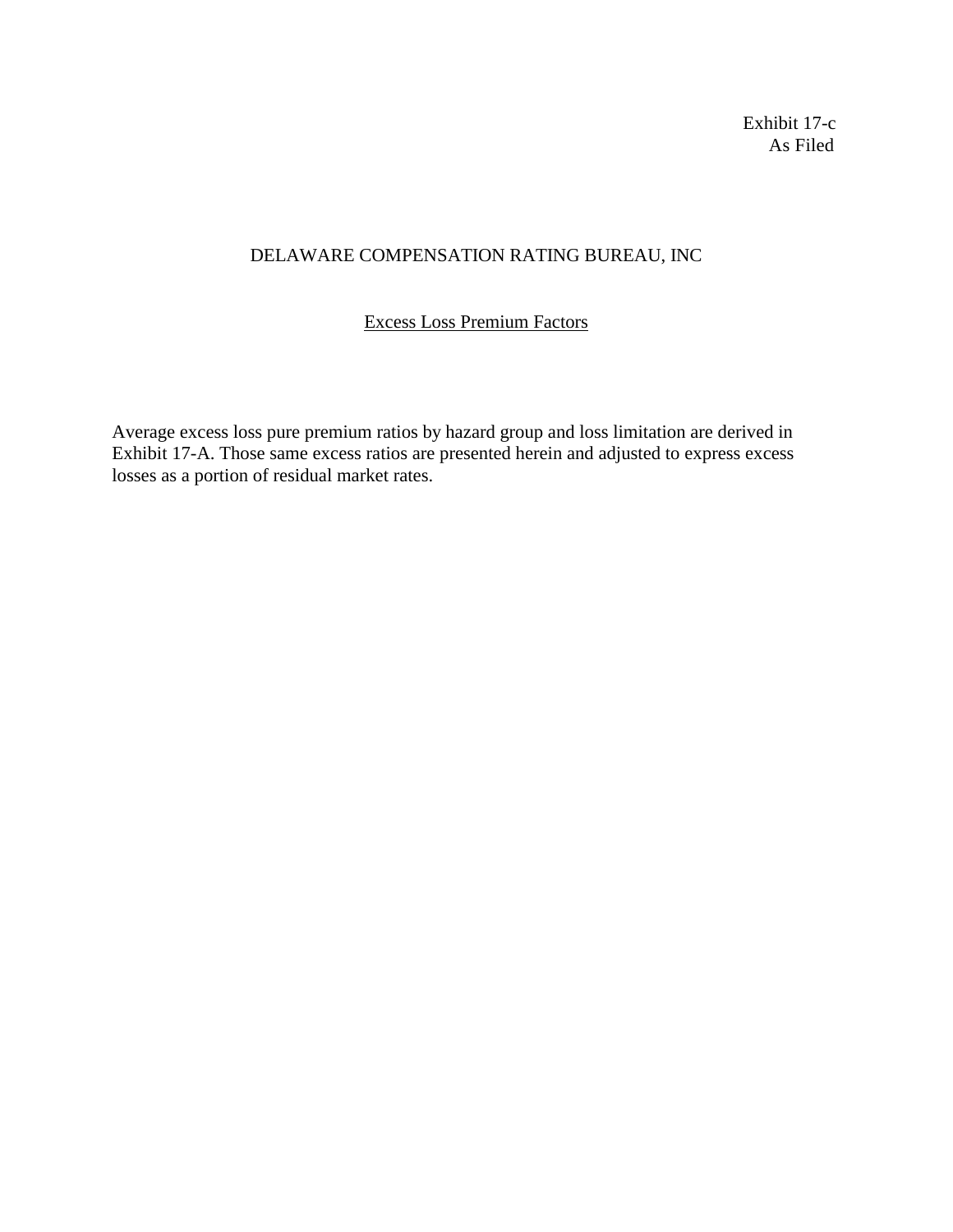## DELAWAREProposed Effective: 12/1/2005

Excess Loss Premium Factors

|              |                                 |                        | Hazard Group              |                    |                                   | Hazard Group II                 |                        |                    |                    |                                   | Hazard Group III                       |                        |                           |                    |                                   | Hazard Group IV                 |                        |                           |                    |                            |
|--------------|---------------------------------|------------------------|---------------------------|--------------------|-----------------------------------|---------------------------------|------------------------|--------------------|--------------------|-----------------------------------|----------------------------------------|------------------------|---------------------------|--------------------|-----------------------------------|---------------------------------|------------------------|---------------------------|--------------------|----------------------------|
| LOSS         | (1)<br>AVERAGE<br><b>EXCESS</b> | (2)<br>P.L.R.<br>EXCL. | (3)<br>IND.<br><b>ELF</b> | (4)<br><b>FLAT</b> | (5)<br><b>FINAL</b><br><b>ELF</b> | (1)<br>AVERAGE<br><b>EXCESS</b> | (2)<br>P.L.R.<br>EXCL. | (3)<br>IND.<br>ELF | (4)<br><b>FLAT</b> | (5)<br><b>FINAL</b><br><b>ELF</b> | (1)<br><b>AVERAGE</b><br><b>EXCESS</b> | (2)<br>P.L.R.<br>EXCL. | (3)<br>IND.<br><b>ELF</b> | (4)<br><b>FLAT</b> | (5)<br><b>FINAL</b><br><b>ELF</b> | (1)<br>AVERAGE<br><b>EXCESS</b> | (2)<br>P.L.R.<br>EXCL. | (3)<br>IND.<br><b>ELF</b> | (4)<br><b>FLAT</b> | (5)<br><b>FINAL</b><br>ELF |
| LIMIT        | <b>RATIO</b>                    | ASSES.                 | $(1)$ * $(2)$             | <b>FACTOR</b>      | $(3) + (4)$                       | <b>RATIO</b>                    | ASSES.                 | $(1)$ * $(2)$      | <b>FACTOR</b>      | $(3) + (4)$                       | RATIO                                  | ASSES.                 | $(1)$ * $(2)$             | <b>FACTOR</b>      | $(3) + (4)$                       | <b>RATIO</b>                    | ASSES.                 | $(1)$ * $(2)$             | <b>FACTOR</b>      | $(3) + (4)$                |
| \$10,000     | 0.839                           | 0.647                  | 0.543                     | 0.005              | 0.548                             | 0.845                           | 0.647                  | 0.547              | 0.005              | 0.552                             | 0.898                                  | 0.647                  | 0.581                     | 0.005              | 0.586                             | 0.931                           | 0.647                  | 0.602                     | 0.005              | 0.607                      |
| \$15,000     | 0.795                           |                        | 0.514                     | 0.005              | 0.519                             | 0.805                           |                        | 0.521              | 0.005              | 0.526                             | 0.868                                  |                        | 0.562                     | 0.005              | 0.567                             | 0.906                           |                        | 0.586                     | 0.005              | 0.591                      |
| \$20,000     | 0.759                           |                        | 0.491                     | 0.005              | 0.496                             | 0.771                           |                        | 0.499              | 0.005              | 0.504                             | 0.842                                  |                        | 0.545                     | 0.005              | 0.550                             | 0.893                           |                        | 0.578                     | 0.005              | 0.583                      |
| \$25,000     | 0.729                           |                        | 0.472                     | 0.005              | 0.477                             | 0.747                           |                        | 0.483              | 0.005              | 0.488                             | 0.820                                  |                        | 0.531                     | 0.005              | 0.536                             | 0.875                           |                        | 0.566                     | 0.005              | 0.571                      |
| \$30,000     | 0.700                           |                        | 0.453                     | 0.005              | 0.458                             | 0.721                           |                        | 0.466              | 0.005              | 0.471                             | 0.804                                  |                        | 0.520                     | 0.005              | 0.525                             | 0.857                           |                        | 0.554                     | 0.005              | 0.559                      |
| \$35,000     | 0.673                           |                        | 0.435                     | 0.005              | 0.440                             | 0.695                           |                        | 0.450              | 0.005              | 0.455                             | 0.783                                  |                        | 0.507                     | 0.005              | 0.512                             | 0.848                           |                        | 0.549                     | 0.005              | 0.554                      |
| \$40,000     | 0.650                           |                        | 0.421                     | 0.005              | 0.426                             | 0.673                           |                        | 0.435              | 0.005              | 0.440                             | 0.766                                  |                        | 0.496                     | 0.005              | 0.501                             | 0.833                           |                        | 0.539                     | 0.005              | 0.544                      |
| \$50,000     | 0.614                           |                        | 0.397                     | 0.005              | 0.402                             | 0.634                           |                        | 0.410              | 0.005              | 0.415                             | 0.739                                  |                        | 0.478                     | 0.005              | 0.483                             | 0.812                           |                        | 0.525                     | 0.005              | 0.530                      |
| \$75,000     | 0.535                           |                        | 0.346                     | 0.005              | 0.351                             | 0.562                           |                        | 0.364              | 0.005              | 0.369                             | 0.678                                  |                        | 0.439                     | 0.005              | 0.444                             | 0.765                           |                        | 0.495                     | 0.005              | 0.500                      |
| \$100,000    | 0.474                           |                        | 0.307                     | 0.005              | 0.312                             | 0.503                           |                        | 0.325              | 0.005              | 0.330                             | 0.628                                  |                        | 0.406                     | 0.005              | 0.411                             | 0.726                           |                        | 0.470                     | 0.005              | 0.475                      |
| \$125,000    | 0.425                           |                        | 0.275                     | 0.005              | 0.280                             | 0.460                           |                        | 0.298              | 0.005              | 0.303                             | 0.593                                  |                        | 0.384                     | 0.005              | 0.389                             | 0.694                           |                        | 0.449                     | 0.005              | 0.454                      |
| \$150,000    | 0.390                           |                        | 0.252                     | 0.005              | 0.257                             | 0.420                           |                        | 0.272              | 0.005              | 0.277                             | 0.556                                  |                        | 0.360                     | 0.005              | 0.365                             | 0.663                           |                        | 0.429                     | 0.005              | 0.434                      |
| \$175,000    | 0.354                           |                        | 0.229                     | 0.005              | 0.234                             | 0.388                           |                        | 0.251              | 0.005              | 0.256                             | 0.528                                  |                        | 0.342                     | 0.005              | 0.347                             | 0.627                           |                        | 0.406                     | 0.005              | 0.411                      |
| \$200,000    | 0.325                           |                        | 0.210                     | 0.005              | 0.215                             | 0.361                           |                        | 0.234              | 0.005              | 0.239                             | 0.497                                  |                        | 0.322                     | 0.005              | 0.327                             | 0.601                           |                        | 0.389                     | 0.005              | 0.394                      |
| \$225,000    | 0.304                           |                        | 0.197                     | 0.005              | 0.202                             | 0.334                           |                        | 0.216              | 0.005              | 0.221                             | 0.468                                  |                        | 0.303                     | 0.005              | 0.308                             | 0.574                           |                        | 0.371                     | 0.005              | 0.376                      |
| \$250,000    | 0.282                           |                        | 0.182                     | 0.005              | 0.187                             | 0.314                           |                        | 0.203              | 0.005              | 0.208                             | 0.446                                  |                        | 0.289                     | 0.005              | 0.294                             | 0.551                           |                        | 0.356                     | 0.005              | 0.361                      |
| \$275,000    | 0.263                           |                        | 0.170                     | 0.005              | 0.175                             | 0.293                           |                        | 0.190              | 0.005              | 0.195                             | 0.422                                  |                        | 0.273                     | 0.005              | 0.278                             | 0.527                           |                        | 0.341                     | 0.005              | 0.346                      |
| \$300,000    | 0.246                           |                        | 0.159                     | 0.005              | 0.164                             | 0.277                           |                        | 0.179              | 0.005              | 0.184                             | 0.399                                  |                        | 0.258                     | 0.005              | 0.263                             | 0.506                           |                        | 0.327                     | 0.005              | 0.332                      |
| \$325,000    | 0.233                           |                        | 0.151                     | 0.005              | 0.156                             | 0.260                           |                        | 0.168              | 0.005              | 0.173                             | 0.383                                  |                        | 0.248                     | 0.005              | 0.253                             | 0.486                           |                        | 0.314                     | 0.005              | 0.319                      |
| \$350,000    | 0.220                           |                        | 0.142                     | 0.005              | 0.147                             | 0.248                           |                        | 0.160              | 0.005              | 0.165                             | 0.365                                  |                        | 0.236                     | 0.005              | 0.241                             | 0.466                           |                        | 0.302                     | 0.005              | 0.307                      |
| \$375,000    | 0.207                           |                        | 0.134                     | 0.005              | 0.139                             | 0.235                           |                        | 0.152              | 0.005              | 0.157                             | 0.348                                  |                        | 0.225                     | 0.005              | 0.230                             | 0.450                           |                        | 0.291                     | 0.005              | 0.296                      |
| \$400,000    | 0.199                           |                        | 0.129                     | 0.005              | 0.134                             | 0.225                           |                        | 0.146              | 0.005              | 0.151                             | 0.335                                  |                        | 0.217                     | 0.005              | 0.222                             | 0.433                           |                        | 0.280                     | 0.005              | 0.285                      |
| \$425,000    | 0.190                           |                        | 0.123                     | 0.005              | 0.128                             | 0.216                           |                        | 0.140              | 0.005              | 0.145                             | 0.322                                  |                        | 0.208                     | 0.005              | 0.213                             | 0.419                           |                        | 0.271                     | 0.005              | 0.276                      |
| \$450,000    | 0.181                           |                        | 0.117                     | 0.005              | 0.122                             | 0.206                           |                        | 0.133              | 0.005              | 0.138                             | 0.308                                  |                        | 0.199                     | 0.005              | 0.204                             | 0.402                           |                        | 0.260                     | 0.005              | 0.265                      |
| \$475,000    | 0.173                           |                        | 0.112                     | 0.005              | 0.117                             | 0.199                           |                        | 0.129              | 0.005              | 0.134                             | 0.299                                  |                        | 0.193                     | 0.005              | 0.198                             | 0.390                           |                        | 0.252                     | 0.005              | 0.257                      |
| \$500,000    | 0.167                           |                        | 0.108                     | 0.005              | 0.113                             | 0.189                           |                        | 0.122              | 0.005              | 0.127                             | 0.286                                  |                        | 0.185                     | 0.005              | 0.190                             | 0.375                           |                        | 0.243                     | 0.005              | 0.248                      |
| \$600,000    | 0.145                           |                        | 0.094                     | 0.005              | 0.099                             | 0.166                           |                        | 0.107              | 0.005              | 0.112                             | 0.253                                  |                        | 0.164                     | 0.005              | 0.169                             | 0.331                           |                        | 0.214                     | 0.005              | 0.219                      |
| \$700,000    | 0.128                           |                        | 0.083                     | 0.005              | 0.088                             | 0.146                           |                        | 0.094              | 0.005              | 0.099                             | 0.224                                  |                        | 0.145                     | 0.005              | 0.150                             | 0.298                           |                        | 0.193                     | 0.005              | 0.198                      |
| \$800,000    | 0.115                           |                        | 0.074                     | 0.005              | 0.079                             | 0.131                           |                        | 0.085              | 0.005              | 0.090                             | 0.202                                  |                        | 0.131                     | 0.005              | 0.136                             | 0.271                           |                        | 0.175                     | 0.005              | 0.180                      |
| \$900,000    | 0.104                           |                        | 0.067                     | 0.005              | 0.072                             | 0.120                           |                        | 0.078              | 0.005              | 0.083                             | 0.185                                  |                        | 0.120                     | 0.005              | 0.125                             | 0.246                           |                        | 0.159                     | 0.005              | 0.164                      |
| \$1,000,000  | 0.0959                          |                        | 0.0620                    | 0.0050             | 0.0670                            | 0.1101                          |                        | 0.0712             | 0.0050             | 0.0762                            | 0.1701                                 |                        | 0.1101                    | 0.0050             | 0.1151                            | 0.2285                          |                        | 0.1478                    | 0.0050             | 0.1528                     |
| \$1,600,000  | 0.0651                          |                        | 0.0421                    | 0.0050             | 0.0471                            | 0.0744                          |                        | 0.0481             | 0.0050             | 0.0531                            | 0.1165                                 |                        | 0.0754                    | 0.0050             | 0.0804                            | 0.1570                          |                        | 0.1016                    | 0.0050             | 0.1066                     |
| \$2,000,000  | 0.0542                          |                        | 0.0351                    | 0.0050             | 0.0401                            | 0.0620                          |                        | 0.0401             | 0.0050             | 0.0451                            | 0.0971                                 |                        | 0.0628                    | 0.0050             | 0.0678                            | 0.1308                          |                        | 0.0846                    | 0.0050             | 0.0896                     |
| \$3,000,000  | 0.0387                          |                        | 0.0250                    | 0.0050             | 0.0300                            | 0.0444                          |                        | 0.0287             | 0.0050             | 0.0337                            | 0.0687                                 |                        | 0.0444                    | 0.0050             | 0.0494                            | 0.0921                          |                        | 0.0596                    | 0.0050             | 0.0646                     |
| \$4,000,000  | 0.0307                          |                        | 0.0199                    | 0.0050             | 0.0249                            | 0.0347                          |                        | 0.0225             | 0.0050             | 0.0275                            | 0.0536                                 |                        | 0.0347                    | 0.0050             | 0.0397                            | 0.0717                          |                        | 0.0464                    | 0.0050             | 0.0514                     |
| \$5,000,000  | 0.0256                          |                        | 0.0166                    | 0.0050             | 0.0216                            | 0.0291                          |                        | 0.0188             | 0.0050             | 0.0238                            | 0.0447                                 |                        | 0.0289                    | 0.0050             | 0.0339                            | 0.0595                          |                        | 0.0385                    | 0.0050             | 0.0435                     |
| \$6,000,000  | 0.0219                          |                        | 0.0142                    | 0.0050             | 0.0192                            | 0.0250                          |                        | 0.0162             | 0.0050             | 0.0212                            | 0.0381                                 |                        | 0.0247                    | 0.0050             | 0.0297                            | 0.0508                          |                        | 0.0329                    | 0.0050             | 0.0379                     |
| \$7,000,000  | 0.0191                          |                        | 0.0124                    | 0.0050             | 0.0174                            | 0.0220                          |                        | 0.0142             | 0.0050             | 0.0192                            | 0.0334                                 |                        | 0.0216                    | 0.0050             | 0.0266                            | 0.0445                          |                        | 0.0288                    | 0.0050             | 0.0338                     |
| \$8,000,000  | 0.0172                          |                        | 0.0111                    | 0.0050             | 0.0161                            | 0.0195                          |                        | 0.0126             | 0.0050             | 0.0176                            | 0.0300                                 |                        | 0.0194                    | 0.0050             | 0.0244                            | 0.0399                          |                        | 0.0258                    | 0.0050             | 0.0308                     |
| \$9,000,000  | 0.0158                          |                        | 0.0102                    | 0.0050             | 0.0152                            | 0.0175                          |                        | 0.0113             | 0.0050             | 0.0163                            | 0.0274                                 |                        | 0.0177                    | 0.0050             | 0.0227                            | 0.0361                          |                        | 0.0234                    | 0.0050             | 0.0284                     |
| \$10,000,000 | 0.0144                          |                        | 0.0093                    | 0.0047             | 0.0140                            | 0.0165                          |                        | 0.0107             | 0.0050             | 0.0157                            | 0.0248                                 |                        | 0.0160                    | 0.0050             | 0.0210                            | 0.0331                          |                        | 0.0214                    | 0.0050             | 0.0264                     |